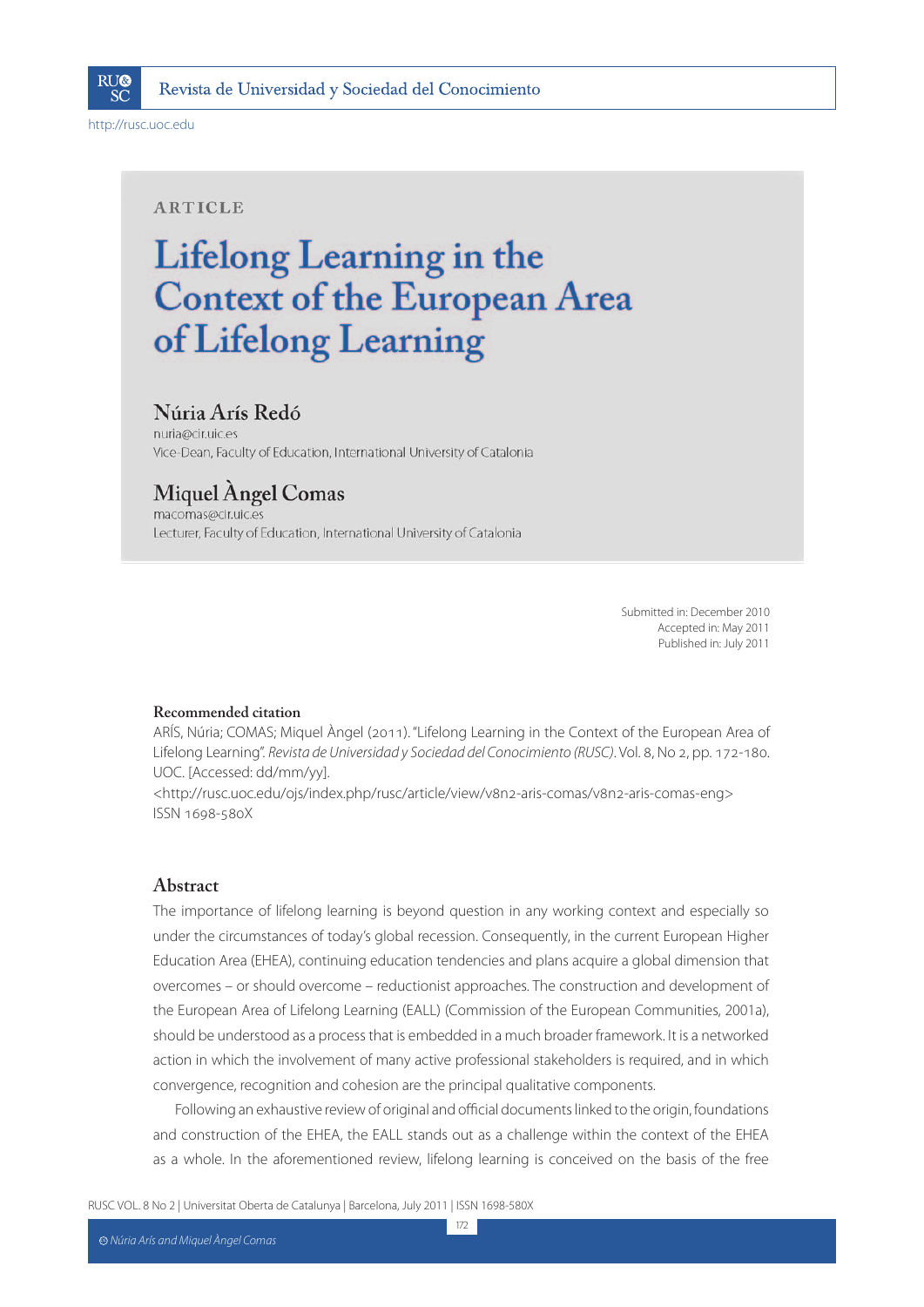**RI**I®

SČ

movement of European citizens and the potential to offer better training and work opportunities, both of which relate to the principles of movement and recognition. It is found that full adaptation to the knowledge society demands a number of transparent mechanisms and effective instruments to foster improvements in quality and competitiveness, as well as the convergence and recognition of academic qualifications and university degrees, as a response to the increasingly globalised labour market, to technological advances and to full European social integration.

It is for these reasons that lifelong learning is a priority action for Europe, in line with the principle of continuing improvement and investment in human capital for its own benefit, as defined by the European Commission itself.

#### **Keywords**

training, lifelong learning, EHEA, EALL, ERA, research, higher education

### *La formación permanente en el contexto del Espacio Europeo de la Formación Permanente*

#### *Resumen*

La importancia de la formación permanente es indiscutible en cualquier contexto laboral y muy especialmente en las actuales circunstancias de «crisis económica mundial». Pero en el actual espacio europeo de educación superior (EEES), las tendencias y los planes de formación continua adquieren una dimensión global, que supera o, mejor dicho, debería superar los planteamientos reduccionistas. Por ello, la construcción y el desarrollo del espacio europeo de formación permanente, EEFP (Comisión de las Comunidades Europeas, 2001a), debe entenderse como un proceso que está inmerso en un tejido más amplio. Se trata de una acción en red donde es necesaria la implicación de muchos agentes activos profesionales y donde la convergencia, el reconocimiento y la cohesión han de ser sus máximos elementos cualitativos.

En la revisión exhaustiva de documentos originales y oficiales vinculados con el origen, los fundamentos y la construcción del EEES destaca el reto que supone el EEFP en el contexto del EEES. En dicha revisión, la formación permanente se concibe sobre la base de la libre circulación de ciudadanos europeos y de la posibilidad de ofrecer mejores oportunidades formativas y laborales, ambos en relación con los principios de movilidad y reconocimiento. Se constata que la plena adecuación a la sociedad del conocimiento exige unos mecanismos transparentes y unos instrumentos eficaces que puedan permitir la mejora de la calidad y la competitividad, la convergencia y el reconocimiento de los conocimientos de los niveles académicos y los títulos universitarios, como respuesta a un nuevo mercado laboral cada vez más globalizado, al adelanto tecnológico y a la plena integración social europea.

Por ello, la formación a lo largo de la vida acontece como una acción prioritaria europea bajo el principio de mejora continua y de inversión en el capital humano en beneficio propio, tal como lo define la propia Comisión Europea.

#### *Palabras clave*

formación, formación permanente, EEES, EEFP, EEI, investigación, educación superior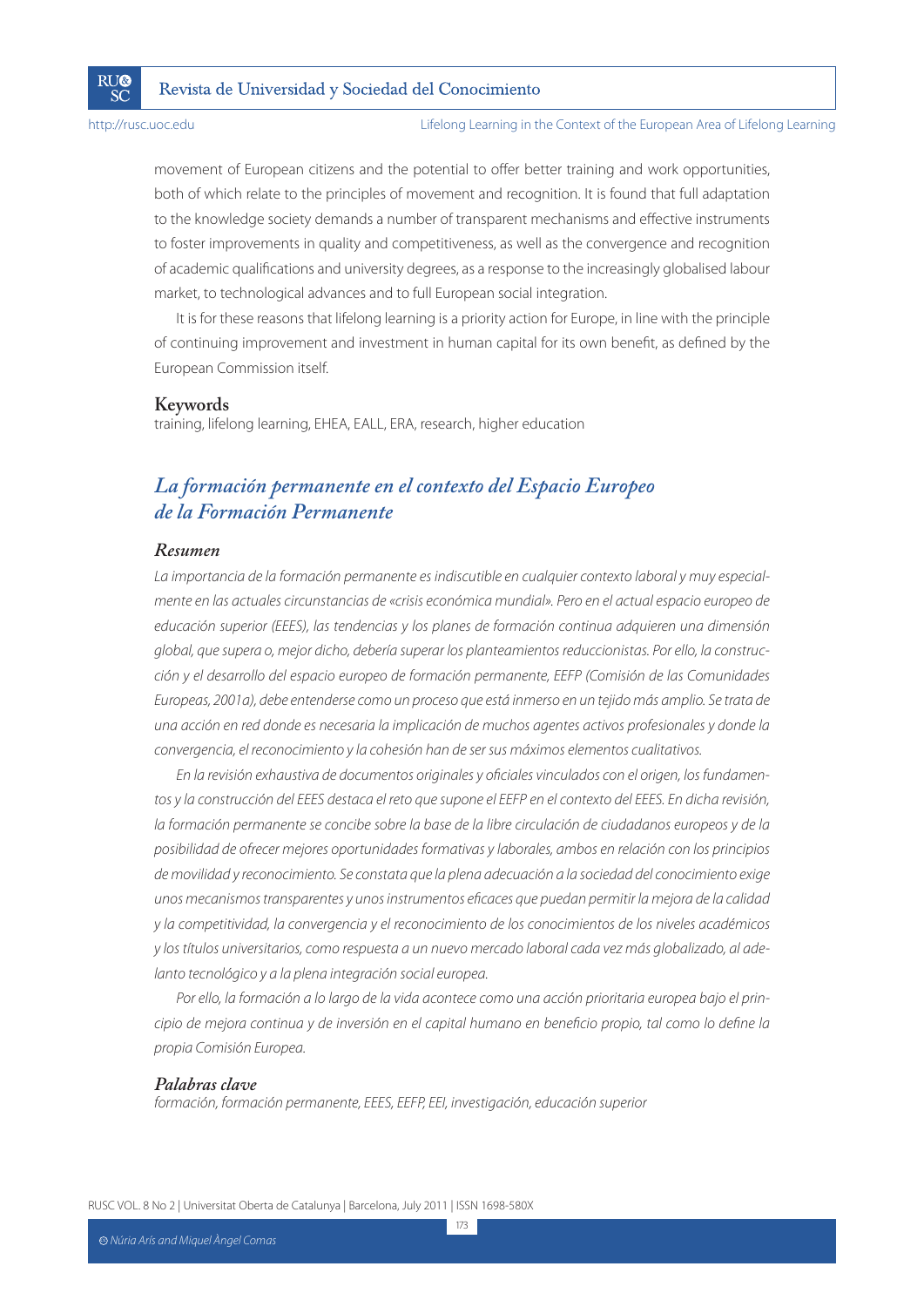**RU®** 

SČ

http://rusc.uoc.edu Lifelong Learning in the Context of the European Area of Lifelong Learning

## **Background**

The path towards the construction and development of the European Area of Lifelong Learning (EALL) (Commission of the European Communities, 2001a), should be understood first as an extension of the constitutive nature of the European Union and of its meaning of unity, and second as a process that is embedded in a much broader framework that contemplates the European Higher Education Area (EHEA) (Sorbonne Joint Declaration, 1998) and the European Research Area (ERA) (Commission of the European Communities, 2002). The initiative becomes a networked action in which the involvement of many active professional stakeholders from the education sector is required. At the same time, it is a distinctive element of the new Europe, in which convergence, recognition, mobility and cohesion are the principal qualitative components. According to Comas (2010), the creation of the EALL is not an unconnected action distinct from the reality of the European Union; rather, along with the EHEA and the ERA, it should be interpreted as a common community action to create a common European Union mark of quality. This article aims to serve as a tool that underscores and supports the open, integrative spirit of the EALL and its cohesion and complementarity within the strategic lines of the European Union.

In the context of its basic functions, the European Union should promote its citizens' progress and welfare. The adaptation of the knowledge society demands a number of transparent mechanisms and effective instruments to foster improvements in quality and competitiveness. Account should be taken of elements such as the convergence and recognition of academic qualifications and university degrees as a response to the new, increasingly globalised labour market, to technological advances and to full European social integration, as stated by the European Council:

"The European Union is confronted with a quantum shift resulting from globalisation and the challenges of a new knowledge-driven economy. These changes are affecting every aspect of people's lives and require a radical transformation of the European economy. The Union must shape these changes in a manner consistent with its values and concepts of society and also with a view to the forthcoming enlargement. The rapid and accelerating pace of change means it is urgent for the Union to act now to harness the full benefits of the opportunities presented. Hence the need for the Union to set a clear strategic goal and agree a challenging programme for building knowledge infrastructures, enhancing innovation and economic reform, and modernising social welfare and education systems." (European Council, 2000)

We find that there is a shift towards fostering and promoting training, human capital and the knowledge society as an essential element of the driving force behind the European economy; this is also stated in the cited European Council document:

"People are Europe's main asset and should be the focal point of the Union's policies. Investing in people and developing an active and dynamic welfare state will be crucial both to Europe's place in the knowledge economy and for ensuring that the emergence of this new economy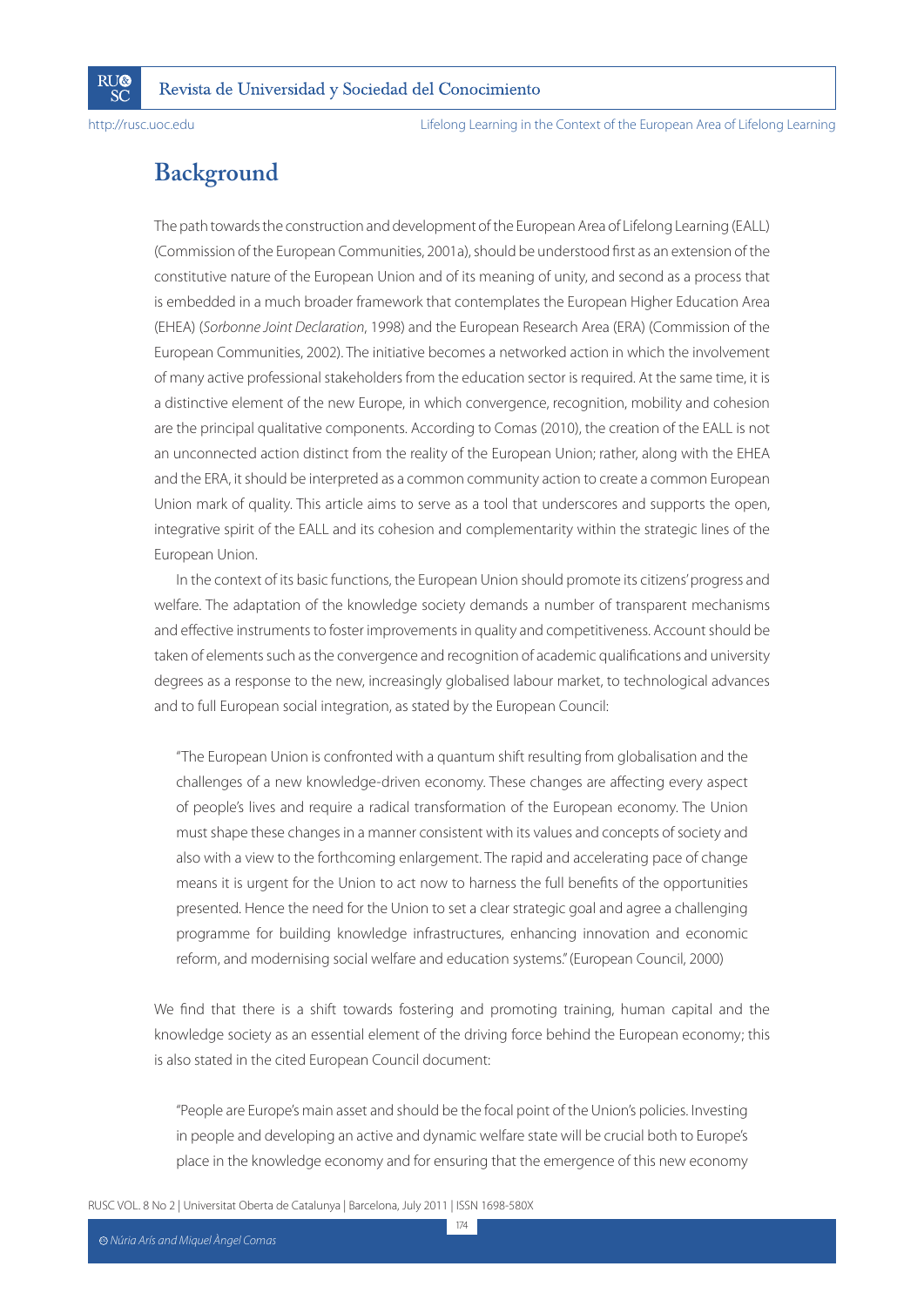http://rusc.uoc.edu Lifelong Learning in the Context of the European Area of Lifelong Learning

does not compound the existing social problems of unemployment, social exclusion and poverty. Europe's education and training systems need to adapt both to the demands of the knowledge society and to the need for an improved level and quality of employment. They will have to offer learning and training opportunities tailored to target groups at different stages of their lives […]." (European Council, 2000)

# **Lifelong Learning in the EHEA**

In the early 21<sup>st</sup> century, community concerns and action proposals based on lifelong learning and education to strengthen a knowledge-based and much more competitive Europe are beginning to take shape and to have a higher priority, as detailed by the Commission of the European Communities:

"The knowledge-based society, along with wider economic and societal trends such as globalisation, changes in family structures, demographic change, and the impact of information society technologies, presents the European Union and its citizens with many potential benefits as well as challenges. Citizens have vast new opportunities in terms of communication, travel and employment. Taking advantage of these opportunities, and actively participating in society, is reliant on the ongoing acquisition of knowledge and competences. At the same time, competitive advantage is increasingly dependent on investment in human capital. Knowledge and competences are, therefore, also a powerful engine for economic growth. Given the current uncertain economic climate, investing in people becomes all the more important." (Commission of the European Communities, 2001a)

This new impetus came out of the meeting in Lisbon (European Council, 2000). The political leaders of the European Union were already aware of the need for a deep-rooted modernisation of the European economy to compete with the United States and other major actors in the global economy. It was in Lisbon where community action and strategic plans were established and designed to meet that objective. These plans would be firmed up over time, as contemplated in the aforementioned communication of the Commission of the European Communities:

"The Lisbon European Council in March 2000 set the European Union the strategic goal, reaffirmed at the Stockholm European Council in March 2001, of becoming the most competitive and dynamic knowledge-based society in the world. Key elements of the strategy to achieve this were the adaptation of education and training to offer tailored learning opportunities to individual citizens at all stages of their lives; the promotion of employability and social inclusion through investment in citizens' knowledge and competences; the creation of an information society for all; and the fostering of mobility." (Commission of the European Communities, 2001a)

Thus, the European concept was designed around two basic principles: one was the free movement of European citizens, with greater and better training and work opportunities, which would be constructed through the EALL, as expressed by the Commission of the European Communities:

175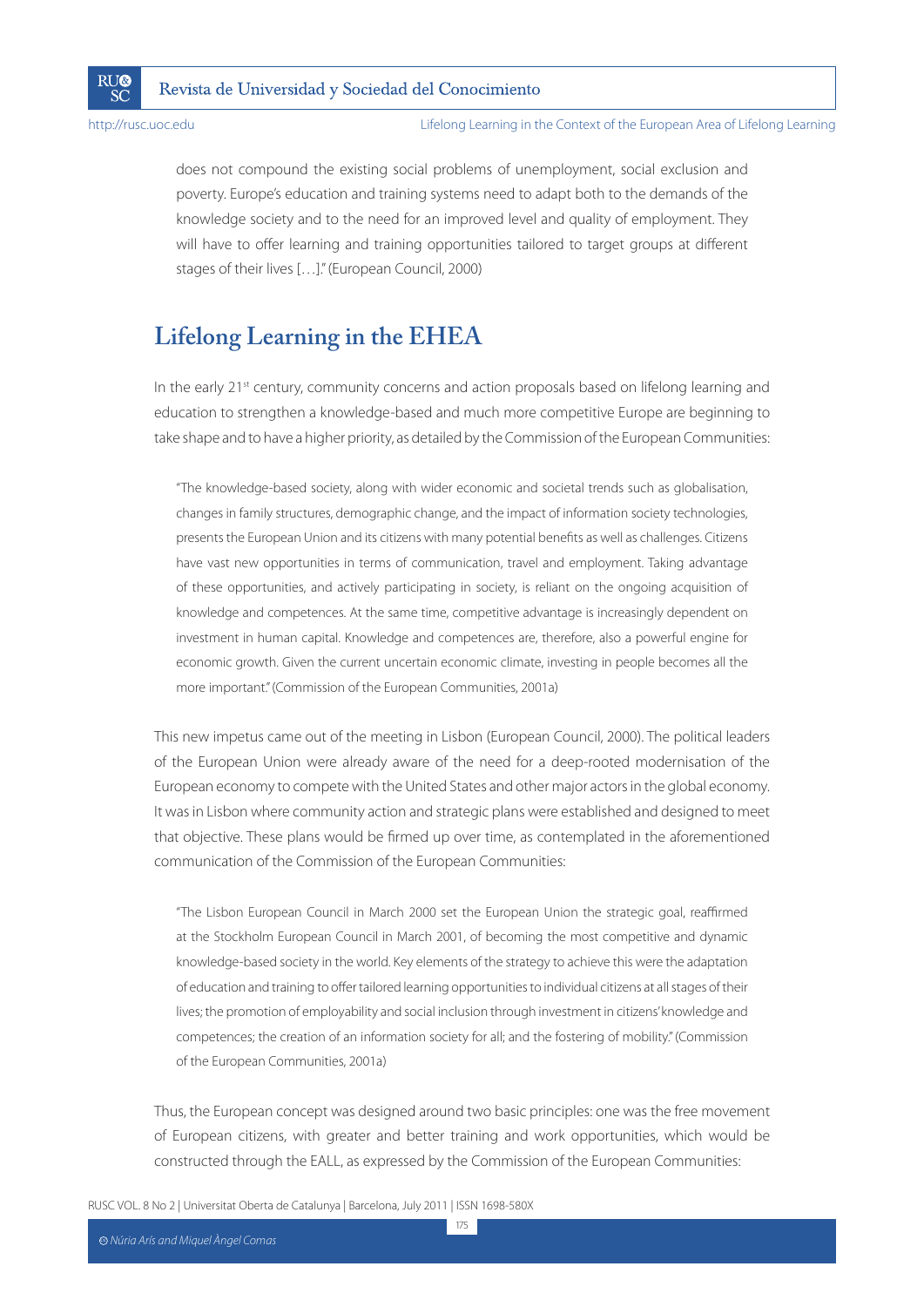**RU®** 

SČ

http://rusc.uoc.edu Lifelong Learning in the Context of the European Area of Lifelong Learning

"A comprehensive new European approach to valuing learning is seen as a prerequisite for the area of lifelong learning, building on the existing right of free movement within the EU. Proposals focus on the identification, assessment and recognition of non-formal and informal learning as well as on the transfer and mutual recognition of formal certificates and diplomas. Information, guidance and counselling is addressed mainly at European level, with proposals that aim at facilitating access to learning through the availability of quality guidance services. This communication contributes to the establishment of a European area of lifelong learning, the aims of which are both to empower citizens to move freely between learning settings, jobs, regions and countries, making the most of their knowledge and competences, and to meet the goals and ambitions of the European Union and the candidate countries to be more prosperous, inclusive, tolerant and democratic." (Commission of the European Communities, 2001a)

The other principal fostering a 'Europe of Knowledge' is The Charter of Fundamental Rights of the European Union (2000), as stated by the Council of the European Union:

"Education and training are an indispensable means for promoting social cohesion, active citizenship, personal and professional fulfilment, adaptability and employability. Lifelong learning facilitates free mobility for European citizens and allows the achievement of the goals and aspirations of European Union countries (i.e. to become more prosperous, competitive, tolerant and democratic). The action set out in this resolution respects the Charter of Fundamental Rights of the European Union, and in particular its Article 14, which declares that everyone has the right to education and to have access to vocational and continuing training." (European Council, 2002)

Following the Lisbon meeting, the Commission of the European Communities created a working group to design and firm up the lines of action for the definition of priority objectives of education and training systems. These were reflected in the communication of the Commission of the European Communities (2001b). The foreword of the White Paper on Education and Training (1995) makes explicit reference to the need for improvement in the area of education, and states that "Training and apprenticeship policies, which are fundamental for improving employment and competitiveness, must be strengthened, especially continuing training". It also tackles an analysis of education's implication in community issues. As indicated by Sarrate (2008), education is a top priority in the complex situation of meeting the needs of the knowledge society, of scientific and technical civilisation, and of economic globalisation; according to the White Paper, the "three factors of upheaval" have an impact on moving towards a knowledge society in which knowledge is presented as an essential component, not only in the area of production, but also in social relationships and global coexistence.

Alongside this new stance favouring the treatment of educational topics as a priority community principle, CEDEFOP-European Centre for the Development of Vocational Training was created to assist the Commission and to contribute to the promotion and development of vocational training and continuing education on a community-wide scale. It marked the beginning of action in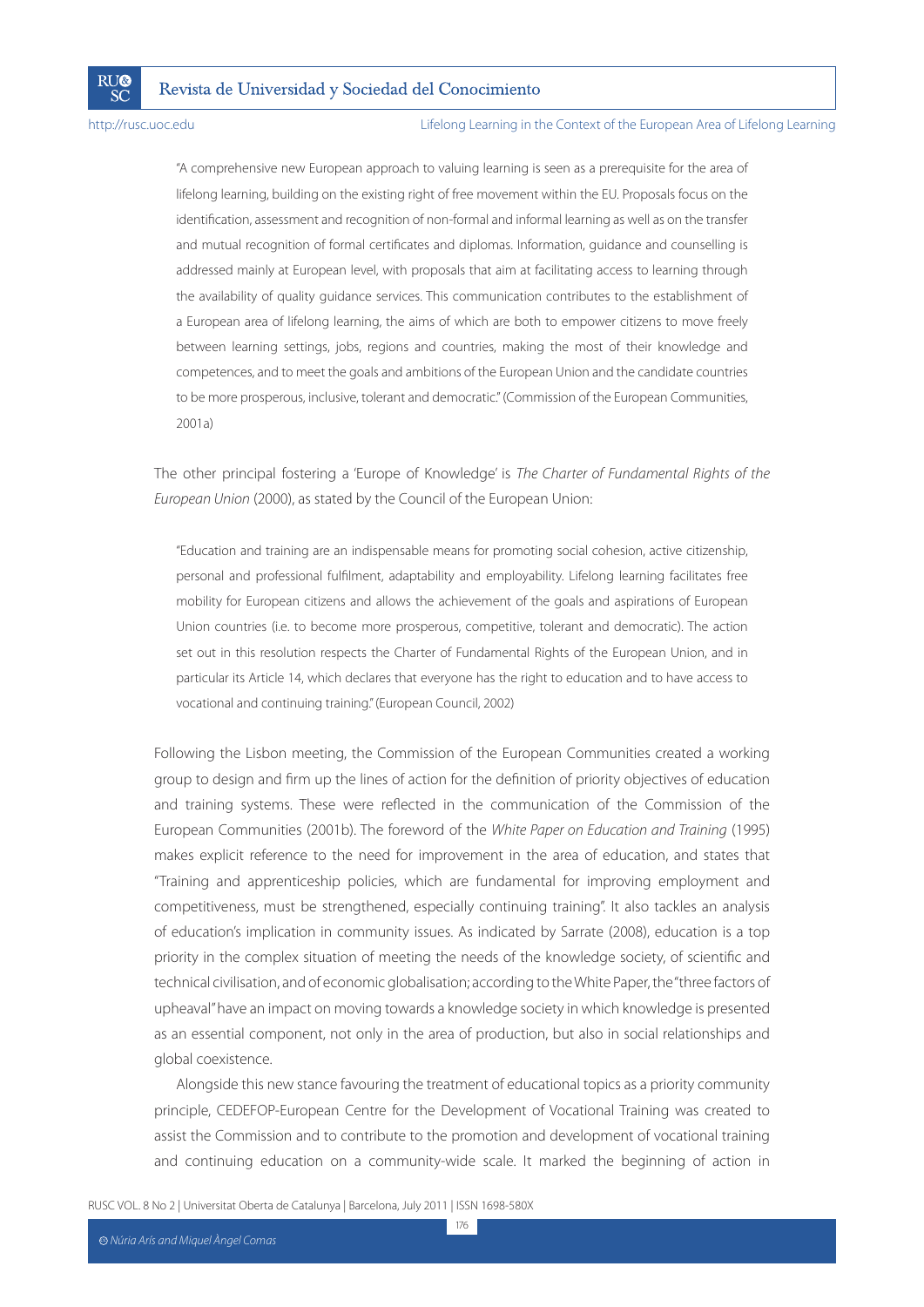**RI**I®

SČ

http://rusc.uoc.edu Lifelong Learning in the Context of the European Area of Lifelong Learning

an educational area that, until that time, had gone unnoticed and was not important, a fact that coincides with the views of Sarrate (2008), who considers that in this period, it could be said that there is a degree of concern, albeit incipient, for lifelong education because aspects such as equality of opportunity, continuing vocational training, the battle against illiteracy and adult education have been approached.

This new impetus in the area of education was firmed up in a number of strategic lines, as specified in the report from Commission of the European Communities:

"[…] with the aim of contributing to the 'new strategic goal' for Europe, the Ministers of Education have adopted the following concrete strategic objectives for the coming ten years: 1) Increasing the quality and effectiveness of education and training systems in the European Union: 2) Facilitating the access of all to the education and training systems; 3) Opening up education and training systems to the wider world." (European Council, 2001)

However, the EALL should not be interpreted as the only training process involved in the promotion of the Europe of Knowledge. Rather, it complements the EHEA and the ERA with the aim of consolidating the creation of a European mark of quality. The creation of the EHEA, from the very beginning in the Sorbonne Joint Declaration, justifies and promotes the design of the higher education system:

"[…] they should not make one forget that Europe is not only that of the Euro, of the banks and the economy: it must be a Europe of knowledge as well. We must strengthen and build upon the intellectual, cultural, social and technical dimensions of our continent. We are heading for a period of major change in education and working conditions, to a diversification of courses of professional careers with education and training throughout life becoming a clear obligation. We owe our students, and our society at large, a higher education system in which they are given the best opportunities to seek and find their own area of excellence." (Sorbonne Joint Declaration, 1998)

### **Final Reflections**

To conclude, we would like to highlight an important point, also described in the Presidency Conclusions of the Lisbon European Council (European Council, 2000): "Given the significant role played by research and development in generating economic growth, employment and social cohesion, the Union must work towards the objectives [set out in the Commission's communication]" and in the communication of the Commission of the European Communities (2001a): "Member States, the Council and the Commission [were invited] to identify coherent strategies and practical measures with a view to fostering lifelong learning for all."

Lifelong learning is a priority action for Europe, as a mark of quality, in line with the principle of continuing improvement and investment in human capital for its own benefit, as defined by the European Commission itself (Commission of the European Communities, 2001a): "all learning activity

 $177$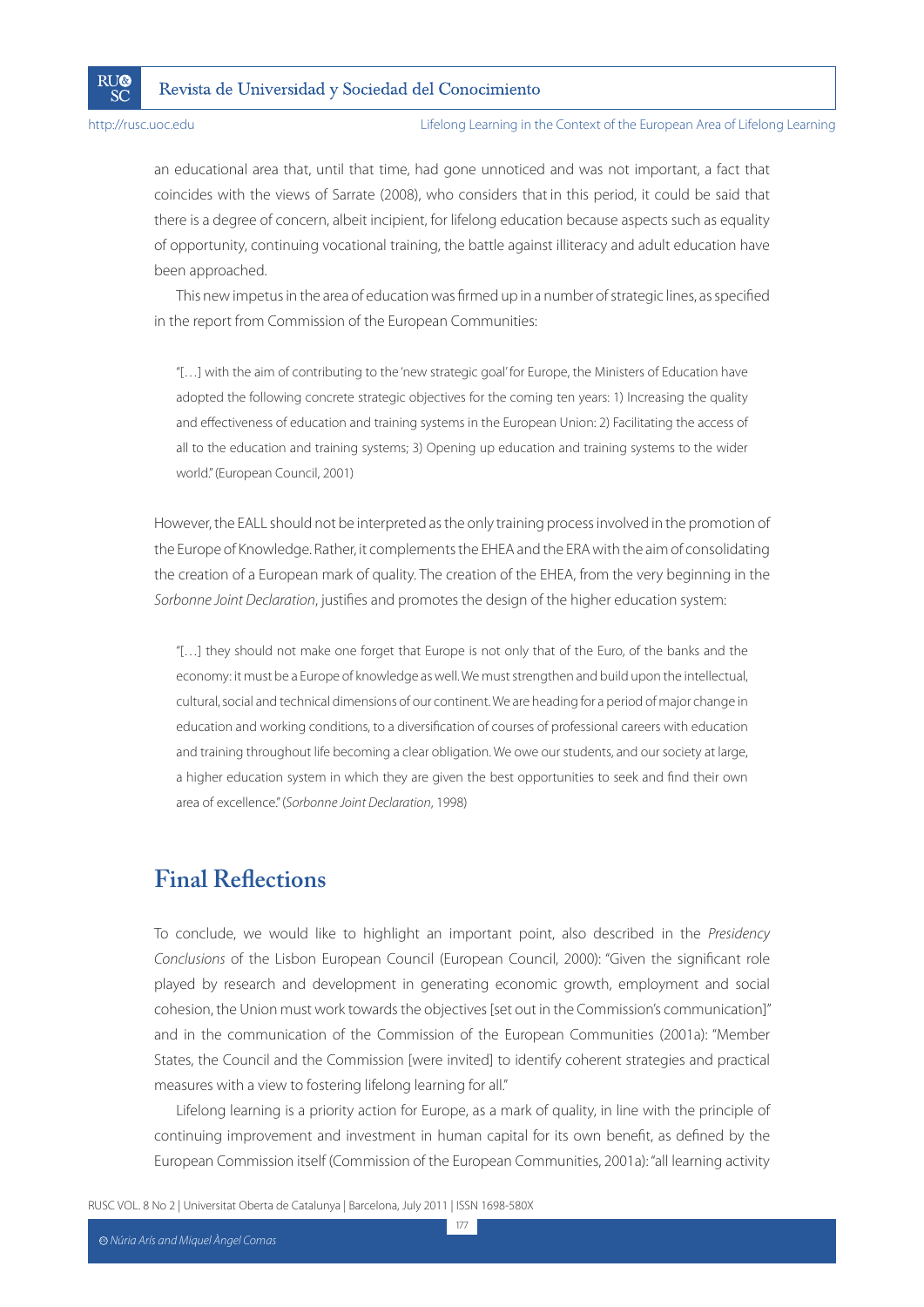**RU®** 

SČ

http://rusc.uoc.edu Lifelong Learning in the Context of the European Area of Lifelong Learning

undertaken throughout life, with the aim of improving knowledge, skills and competences within a personal, civic, social and/or employment-related perspective. […] These proposals principally contribute to or involve 'creating a learning culture', 'facilitating access to learning opportunities' and 'striving for excellence."

The new educational milestone marked by the EALL rests on a number of principles, intentions, directives and interests with a clear pro-European definition of unification, convergence and mobility, the aim of which is to work towards a European Union mark of quality. In addition, all of this is networked with the EHEA and the ERA, which gives much greater value to the European commitment to lifelong learning, research and higher education as a mark of quality and competitiveness.

Under today's adverse circumstances, the challenge is to achieve the necessary impetus to make a real investment in the knowledge society's lifelong learning and to create a culture of lifelong training as a significant element of identity and progress "to ensure that Europe offers attractive prospects to its best brains" (European Council, 2000).

### **References**

CEDEFOP-European Centre for the Development of Vocational Education and Training. [Spanish version accessed: 20/09/10].

<http://www.cedefop.europa.eu/EN/>

Charter of Fundamental Rights of the European Union (2000). The European Parliament, the Council and the Commission. [Spanish version accessed: 13/03/10].

<http://www.europarl.europa.eu/charter/pdf/text\_en.pdf>

COMAS, M. A. (2010). "L'Espai Europeu d'Educació Superior; el segell de la Universitat Europea". Revista Educació i Xarxa (EIX). No 4. Col.legi de Pedagogs de Catalunya. [Accessed: 07/10/10]. <http://www.pedagogs.cat/doc/COPEC-Eix-4.pdf>

COMAS, M. A.; ARÍS, N. (2011). "Educació, formació i recerca: motor estratègic de la Unió Europea". Butlletí 49. Edu21. [Accessed: 14/02/11].

<http://www.edu21.cat/ca/continguts/608>

COMMISSION OF THE EUROPEAN COMMUNITIES (2001a). Making a European Lifelong Learning Area a Reality [communication]. Brussels. COM(2001) 678 final. [Spanish version accessed: 15/06/09]. <http://eur-lex.europa.eu/LexUriServ/LexUriServ.do?uri=COM:2001:0678:FIN:EN:PDF>

COMMISSION OF THE EUROPEAN COMMUNITIES (2001b). Draft Detailed Work Programme for the Followup of the Report on the Concrete Objectives of Education and Training Systems [communication]. Brussels. COM(2001) 501 final. [Spanish version accessed: 18/05/10].

<http://eur-lex.europa.eu/LexUriServ/LexUriServ.do?uri=COM:2001:0501:FIN:EN:PDF>

COMMISSION OF THE EUROPEAN COMMUNITIES (2002). The European Research Area: Providing New Momentum. Strengthening, Reorienting, Opening up new perspectives. Brussels. COM (2002) 565 final.

178

<http://eur-lex.europa.eu/LexUriServ/LexUriServ.do?uri=COM:2002:0565:FIN:EN:PDF>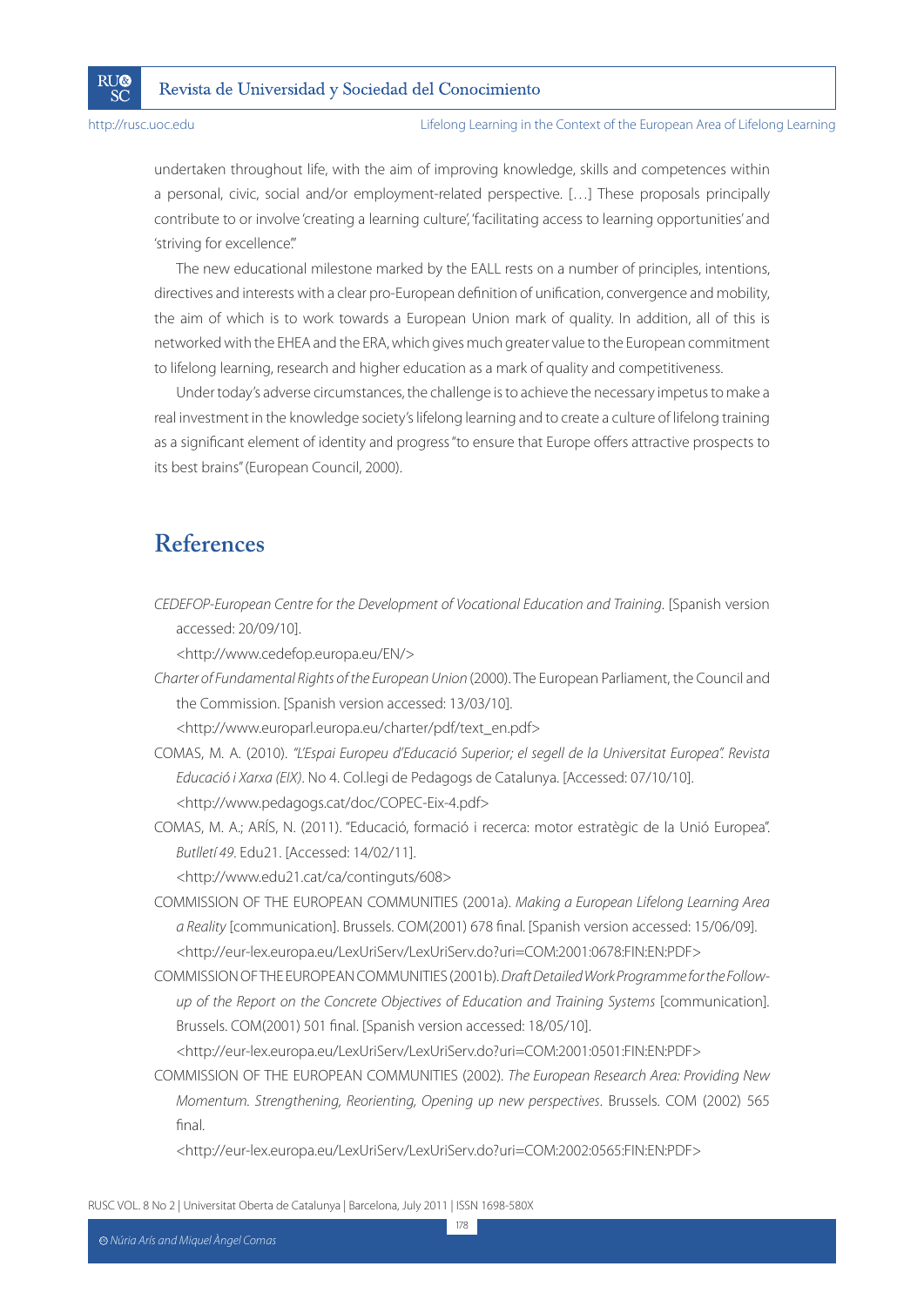

#### Revista de Universidad y Sociedad del Conocimiento

http://rusc.uoc.edu Lifelong Learning in the Context of the European Area of Lifelong Learning

EUROPEAN COUNCIL (2000, 23-24 March). Lisbon European Council 23 and 24 March 2000. Presidency Conclusions. [Spanish version accessed: 15/06/09].

<http://www.europarl.europa.eu/summits/lis1\_en.htm>

EUROPEAN COUNCIL (2001). The Concrete Future Objectives of Education and Training Systems [report to the European Council]. Brussels. 5680/01 EDUC18. [Spanish version accessed: 15/06/2009]. <http://ec.europa.eu/education/policies/2010/doc/rep\_fut\_obj\_en.pdf>

EUROPEAN COUNCIL (2002). "Council Resolution of 27 June 2002 on lifelong learning". Official Journal of the European Communities. 2002, C 163, Vol. 45, page 1.

<http://eur-lex.europa.eu/JOHtml.do?uri=OJ:C:2002:163:SOM:en:HTML>

SARRATE, M. L. (2008). La educación a lo largo de la vida, prioridad de la Unión Europea. UNED. <http://www.uned.es/educacionXX1/pdfs/03-08.pdf>

Sorbonne Joint Declaration (1998, 25 May). [French version accessed: 20 September 2010] <http://www.bologna-bergen2005.no/Docs/00-Main\_doc/980525SORBONNE\_DECLARATION.PDF>

White Paper on Education and Training. Teaching and Learning, Towards the Learning Society (1995). [French version accessed: 10/03/10].

<http://europa.eu/documents/comm/white\_papers/pdf/com95\_590\_en.pdf>

#### About the Authors

Núria Arís Redó nuria@cir.uic.es Vice-Dean, Faculty of Education, International University of Catalonia

She holds a doctorate in Education Sciences awarded by the International University of Catalonia (UIC), for which she undertook research into burnout syndrome in pre-school and primary education teachers. She is vice-dean of the Faculty of Education at UIC and coordinator of the official master's degree programme in Social Sciences Research.

She is accredited by the Spanish National Agency for Quality Assessment and Accreditation. Her current lines of research focus on pedagogical innovation. She has been a Psychopedagogy consultant at UOC and a collaborator in several education-related publications.